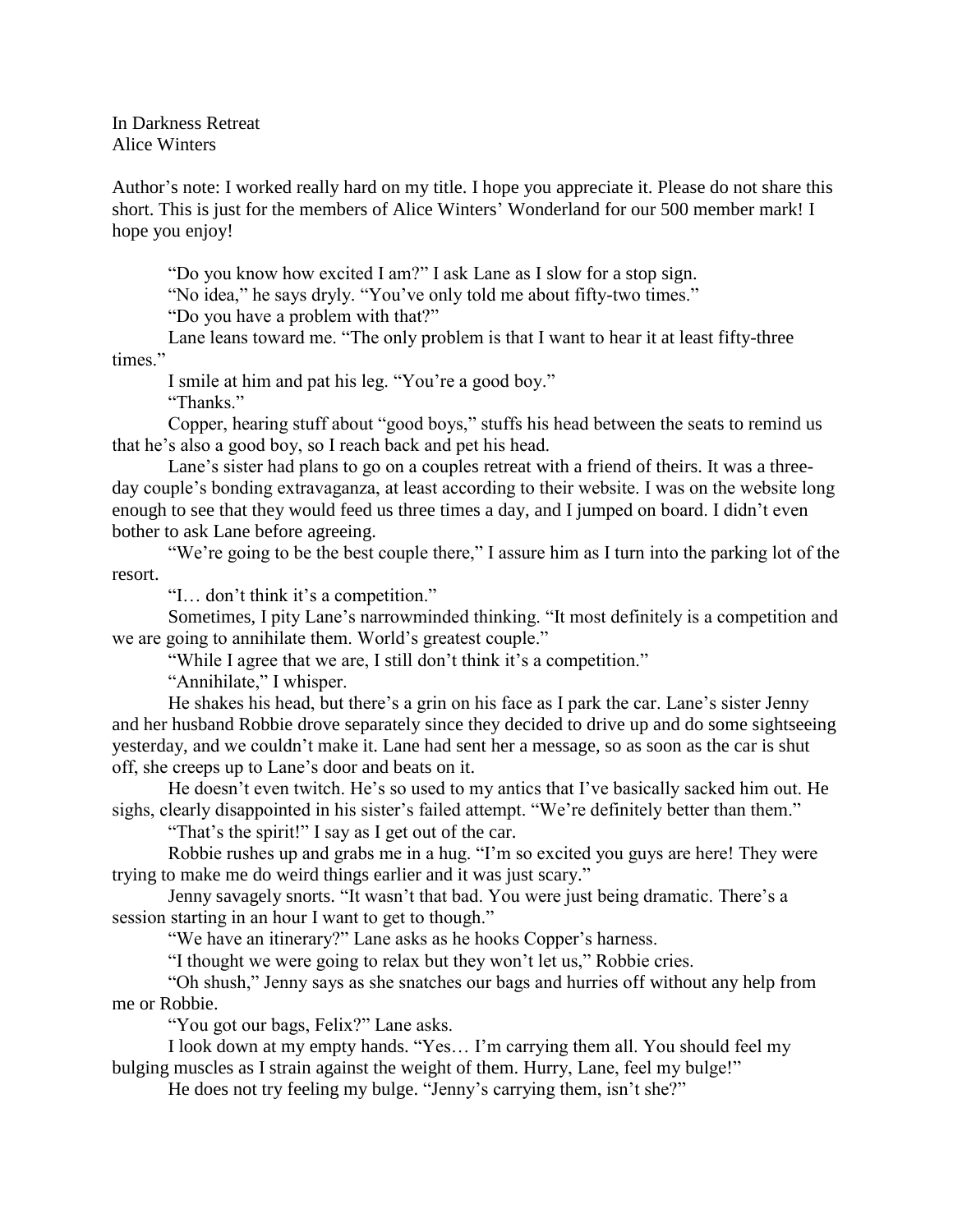"Hands down. She's like a plow horse."

Jenny looks back at me and glares.

"What? I love horses. That's like… an awesome compliment."

Robbie whistles. "You got a thick ass like a plow horse."

Jenny starts shaking her ass as she walks into the place.

"Your sister is responding by shaking her 'thick' ass," I inform Lane.

"I really don't need that described."

Clearly, that means that he wants me to describe even more. "She's wearing those stretchy pants, so you can see it *all*."

"Felix, please."

"Please, what?"

"Stop."

"Fine! You didn't need to bite my head off for trying to be your eyes."

Jenny takes us to our room which has a king-sized bed and a whirlpool tub that I'm positive we can find plenty of uses for. We get no time to enjoy any of it before she whisks us off for the next adventure.

"What are we being led off to?" I ask Robbie as Jenny nearly skips ahead. She seems to forget that part of a couples retreat is being a couple. Instead, it looks like she's thriving in the single life and Robbie's been joining us for a menage a trois. "I think your wife left you, so we will welcome you in. Do you want to be the bread or the meat?"

Robbie's nose scrunches. "What?"

"Middle or end," Lane translates.

"Felix looks good in the middle," Robbie decides, so I take his hand in my left and Lane's in my right.

"Now sandwich me and ravage me," I growl as we head down the hallway.

When neither do either thing, I yank them closer until they're squishing me in-between. There's nothing like two men pressed against both sides of me to make a great start to the day.

When we reach the elevator, Jenny is shaking her head at us. "You've pulled him to the other side, haven't you?"

"I'm just showing him how green the grass is. Robbie, feel Lane's muscles, you'll never want to touch a woman again."

Robbie reaches over and wraps his hands around Lane's arm. "Ooh."

"Right?"

Jenny sighs as she hits the button for the first floor. "You two are embarrassing." "Never."

She savagely pulls Robbie away just as we reach the first floor. I'm not sure what assets she thinks she has that are better than Lane's, but I'll let her pretend since she *did* invite us. We head into a room where people are filing in and getting a seat. We find a table with four chairs still open and sit down. I sit between Lane and Jenny—since she won't let me near her man and turn my attention to the woman at the front of the room who is smiling at everyone as they walk in.

"Alright, it looks like we have everyone who signed up!" she says.

"We signed up?" I whisper.

"I signed you guys up for *everything*," Jenny assures us like that's a good thing.

The young woman smiles at the room of about twenty as she holds up a paper. "Good afternoon, my name is Dani. So, for this activity, we're going to find our inner creativity. I'm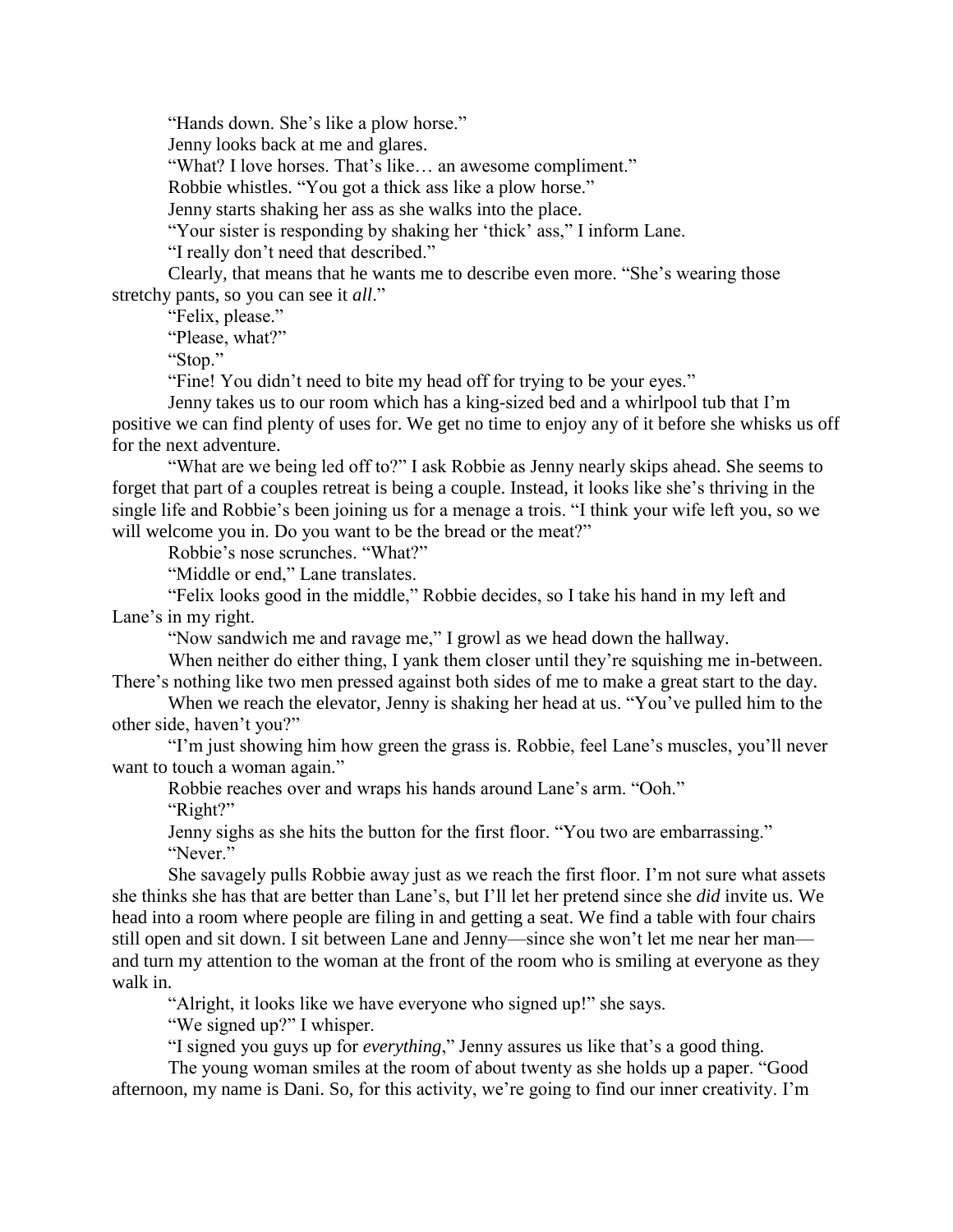going to give you a prompt, and then you guys are going to write a sensual scene to share with your partner." She seems to notice Lane and me, which makes her hesitate before looking down at her paper. "Um… or you can pick a different scene if this scene doesn't… work… for you."

I lean in to Lane. "Ooh… sensual. I can be sensual."

Lane snorts, so I glare at him.

"What's that mean?"

"I'm excited to see what you write."

I'm positive that's not what that means, but I pretend, because he's going to be blown away by my masterpiece.

Dani begins to pass out the papers until she gets to our group. She looks at Lane and me before giving us a huge smile. "You guys can change the prompt… if you'd like." Then she sees Copper and looks horrified. Probably realizing that Lane's blind. "Um… You can…"

"It's okay," I assure her. "We've been training the dog to write for him."

She stares at me, clearly falling in love with my witty humor, then quickly walks away. I lean into Lane. "Ready for the prompt?"

"No, that's okay, Copper will read it to me," Lane says as he feels around for the paper, picks it up, and holds it in front of Copper.

I grin as I start reading the prompt in what I feel like would be Copper's voice. "Finish the scene: It's Nicole and Jeffery's ten-year anniversary. They decided that they were going to each do something new and different to make the night exciting."

"Oh my god… Copper's an Australian gangster?" Lane asks in clear shock.

I glare at him, knowing that he can physically feel my glare. "He's sophisticated and British."

"That was neither of those things. And why wouldn't he be German? He actually knows more German than either of us. Now where's a pencil?"

"Ask Copper," I say snidely.

He chuckles as I put a pencil in his hand by stabbing the pointy tip into the middle of his palm. When I look up, the instructor is staring at me in horror, so I give her a charming smile.

"The instructor thinks I'm abusing you."

"She wouldn't be too far off."

I stare at him in shock. "You're joking, right? Right? I poke you with a pencil and you… what? Drag me into car chases, get me shot at with guns, make me kidnap people?"

The couple in front of us turn around and stare at us.

"He's talking about video games," Jenny says.

"Hear that, Lane? Our life is comparable to a video game."

"Too bad I can't press restart."

"On what? Me?"

He starts laughing. "No! On this conversation. Now where's the paper?"

I sigh but direct him to where the lines on the paper start.

"I'm so excited about this," I say.

Now that everyone is situated, Dani claps her hands. "Alright, I'm going to give you ten minutes! Feel free to uh… change the names! Time starts… now!"

I quickly get to work and realize quite fast that I honestly should have been a writer. There's no doubt I would rival the masters of literature. There's only one issue… I can't remember the names of anything.

"Lane…"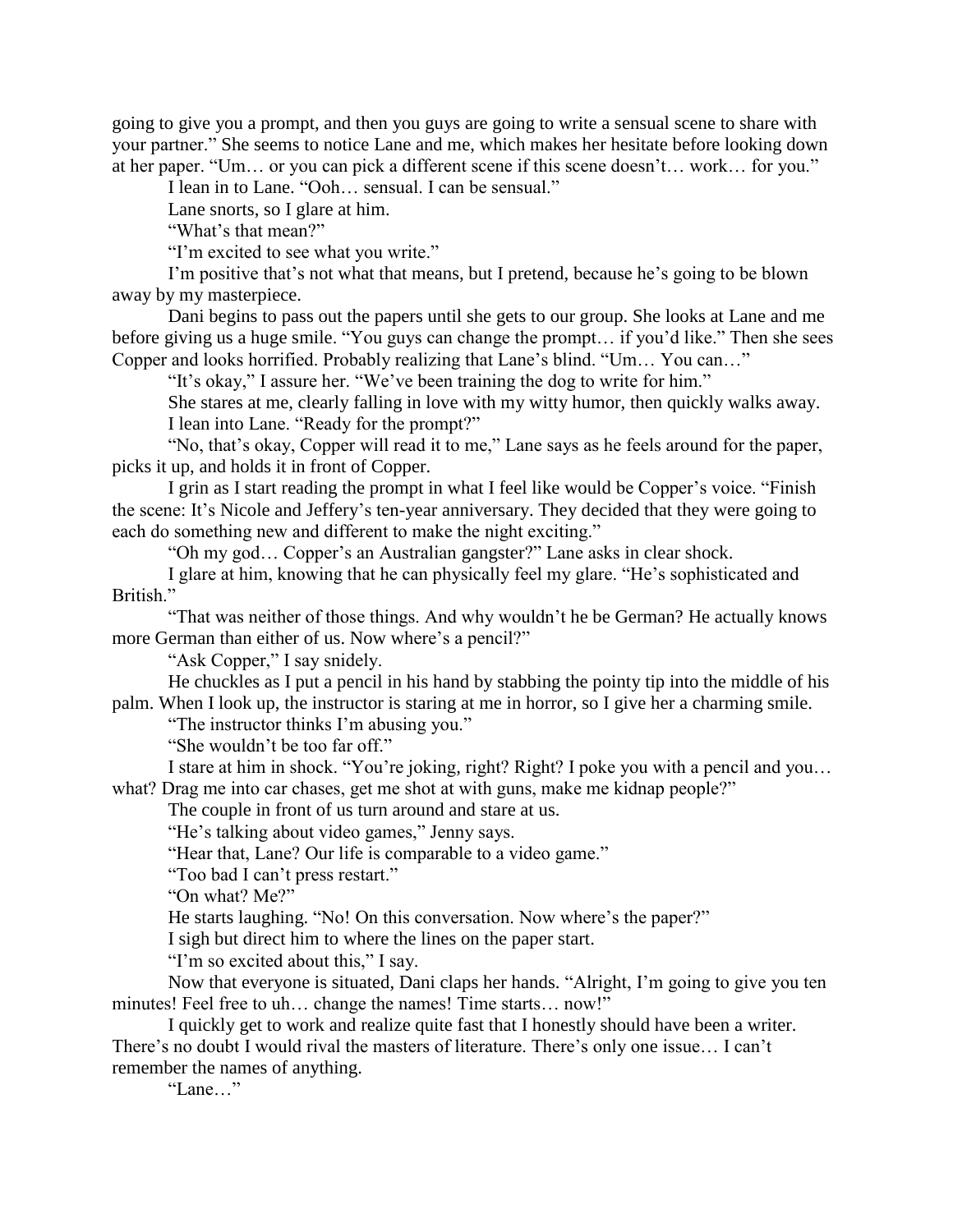"What?" he asks as he keeps writing.

"Do women need lube?"

Jenny lets out a squeal of laughter.

I glare at her. "Shush it, Jenny, I didn't ask you. Lane?"

"I…" Lane hesitates. "Ask Jenny."

I turn to her. "Jenny?"

"I thought you wanted me to 'shush'?"

"That was before I found out that Lane is useless. So?"

She smirks at me. "Use your imagination."

"Dammit." I decide that a tub of lube would suffice and return to writing before I quickly run across another word I can't remember the name of. I *know* I know it. "Lane?"

"What, babe?"

"What's the name of that thingy?"

"What kind of thingy?"

"That thingy women have."

"Breasts?" Jenny inputs.

I sigh. "No, I know what breasts are. That other thingy. That boingy-boingy thingy you see in the movies. It's like a… switch… a… button you press and then she's going crazy."

"Oh my god," Lane whispers.

"I have no idea what you're talking about," Robbie says.

I eye him. "Well, maybe that's because you don't know how to use it properly."

"He's… talking about the clit, isn't he?" Jenny asks.

"Ooh! That's it! Clitoris! Got it!" I say eagerly before turning back to my story.

Robbie leans past Jenny like he's going to snoop on my work. "I don't even know if I can concentrate on mine. I just want to see what Felix is writing."

Lane reaches for me before setting a hand on my thigh. "Babe, please don't forget she said *sensual*. Make it sexy. Maybe stick with what you're good at… men."

"Oh, I'm in too deep at this point. Like balls deep, Lane. There are so many holes but I've got it in one of them."

Lane groans and not in a good way. "Robbie, about that threesome, what do you think about just you and me?"

I look at him in shock. "You know it's bad when Lane's trying to get with someone who has fingered his sister."

If words could kill, I think I would have KO'd both Jenny and Lane with that one. Robbie thought it was funny and as long as one person laughs, that's all that matters.

I dutifully return to writing while the rest of them try their hardest to even come close to my superior writing skills. Honestly, I feel bad for them.

"You guys have two more minutes!" Dani announces. Clearly, she doesn't understand that a masterpiece takes more than ten minutes.

"Lane?" I whisper.

"Oh no."

"Don't be so dramatic. Since a woman doesn't have a penis to rub… are we supposed to rub elsewhere while having sex? Do they rub the clit with their fingers? Or are her breasts like the gateway to Pleasureville?"

Lane turns to me as Jenny leans in, eager to hear his answer. "The first question is, why do you think *I* know all about the female anatomy? And straight sex?"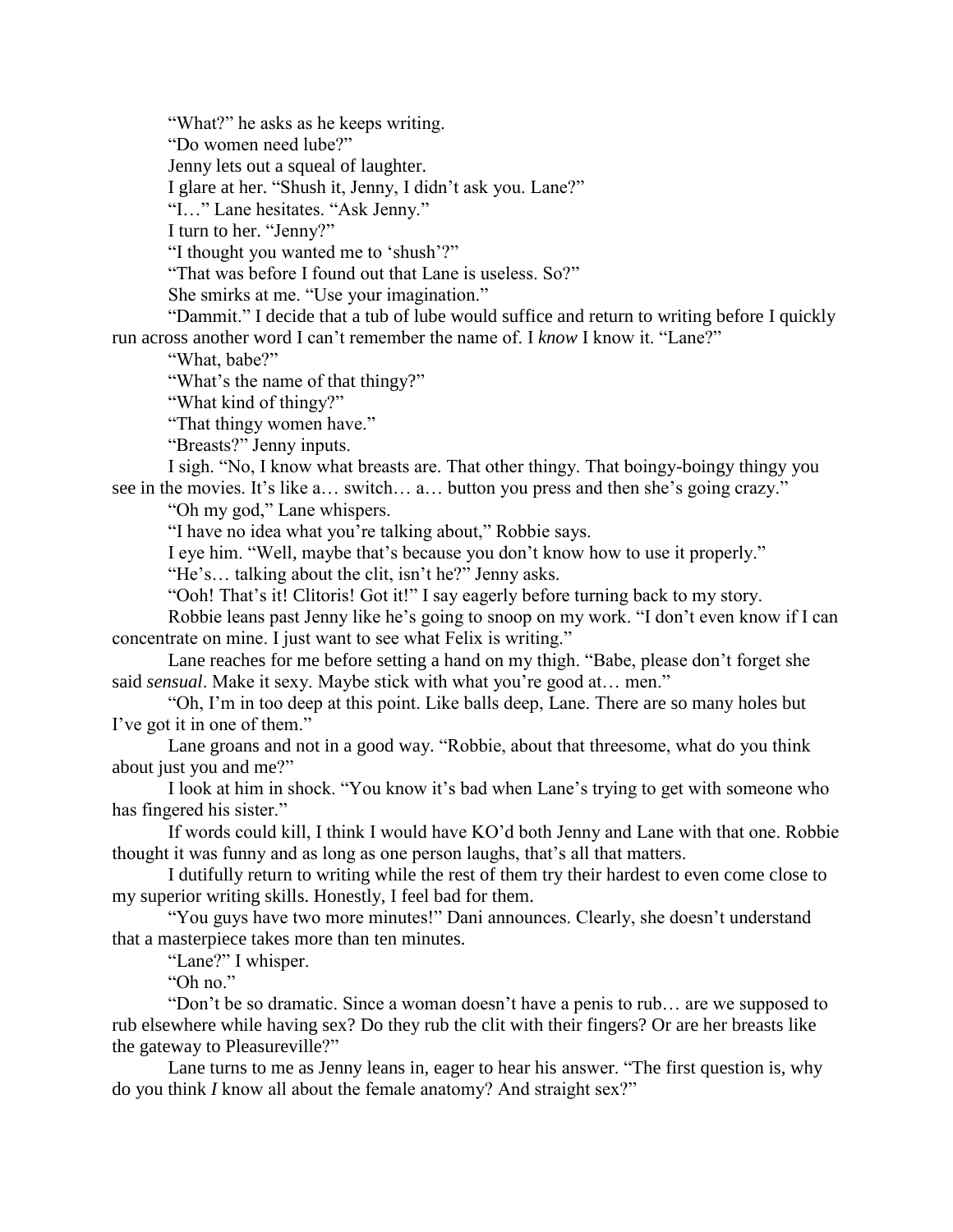"Hmm… Jenny?"

"I refuse to answer," she says.

"Why are you guys like this?" I raise my hand deciding that the teacher should know, but before anyone comes to my aid, Jenny yanks my arm down.

"No! You're not allowed to ask her!"

I stare at her in disbelief. "Why?"

"Is he trying to ask that lady?" Lane asks, weirdly horrified.

"Alright! Pencils down!" Dani says.

"What? But no one got to come!" I cry.

Everyone turns to look at me as Lane tries to shrink in his seat and Jenny turns to Robbie like she's not with us. I'm so glad they invited me.

"Alright, now that everyone is finished—"

"Not my characters!" I stick my hand in the air.

"Yes?"

"Felix, please, *please* don't ask to read it out loud," Lane whispers.

"Can I read mine out loud?" I ask.

She opens her mouth, then closes it and smiles. I know she's still flustered about giving us the prompt earlier, so she'll likely let me do whatever I want. "You don't want to read it just to your partner?"

"No, I want to share it… with *everyone*."

"Okay… um… I guess, go ahead."

I grin. Oh, they're about to be blown the fuck away. I dramatically clear my throat, take a sip of water and begin. "It's Nicole and Jeffery's ten-year anniversary. They decided that they were going to each do something new and different to make the night exciting. As Nicole walks through the door after a long day of work, she questions if she even has the energy to pleasure her man. Strangely, all the lights are out as she takes her coat off. 'Jeffery!' she calls, wondering if he ended up working late.

"That's when the bedroom light flickers on. She rushes for it, body quivering in anticipation. There, standing in the middle of the room is Jeffery! His twelve-inch schlong pushing the thong he wears to its limit. She can hear the tiny cries coming from the fabric before saying, 'Oh, Jeffery! Fuck me in my honey pot!'"

"Oh my god," Lane groans.

"Shush, Lane, it's beautiful," Jenny whispers.

I have my audience enraptured, so I quickly continue. "Jeffery grabs his wife who has been reinvigorated by the power of his penis! He tosses her onto the bed, his spray-tanned muscles bulging. His wife cries out, 'Oh! Plunge your meatsicle deep inside my rabbit hole!"

"It's worse than I imagined," Lane says.

He seems to be the only one who thinks so since everyone else is clearly enjoying it. "She dives at his thong as her clitoris quakes in anticipation. She reaches out and grabs the thong in her teeth, tearing it from his body and freeing the rod of ecstasy. It springs out, stabbing her in the eye, but even that doesn't deter her. With a black eye, she marvels at its girth and purrs with satisfaction as he tears her clothes off her body. As her shirt falls away, her breasts flop out—"

"Why are they flopping?" Jenny asks in concern.

"He grabs the tub of lube, dipping his horn of manhood deep inside until the lube drips off. She spreads open the moist lips of her pubic area. 'Plunge that destroyer of labia into my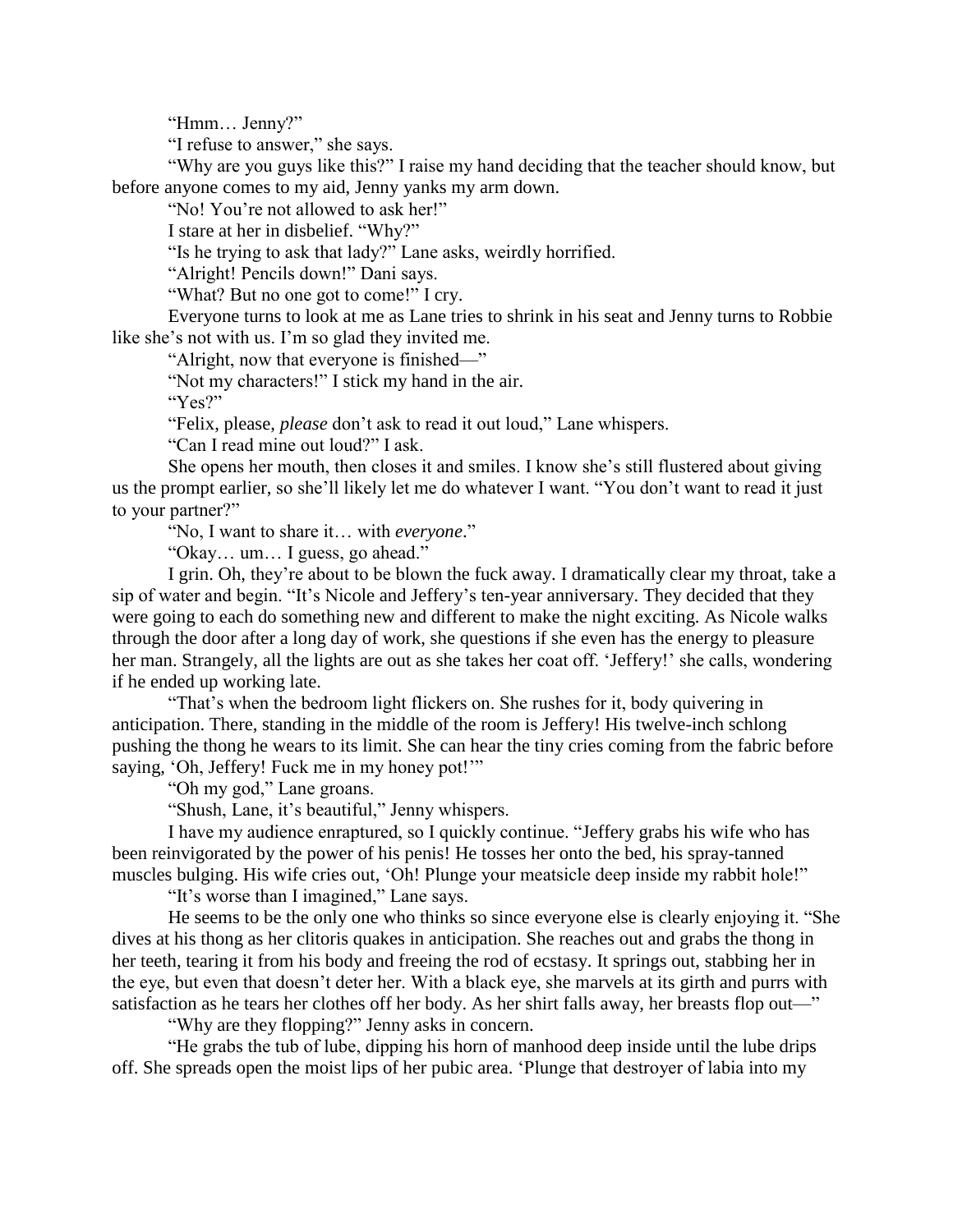tunnel of love!' Using two hands to heft his massive penis, he pushes inside her, making her cry out in delight. And sadly… you stopped me before I, or *they*, could finish."

"Wow," Dani says, clearly enthralled by my talent. Robbie starts clapping and the rest of the group follows.

"Look, Lane, they love me!"

Jenny starts clapping too. "I'm clapping for Lane for being able to put up with you."

"Thanks… um… thank you for sharing," Dani says. "Now, go ahead and share with your partner."

"I'm not sure I can top that," someone says, and I smirk at Jenny.

"Alright, Lane, let's share."

"I'll have Copper read mine," he says as he holds it in front of the dog. Copper sniffs it over to make sure it's not edible before going back to sleep.

I stare at him in shock. "That was beautiful."

He grins at me. "Thank you."

\*\*\*

As the rest of the group heads outside for some water activity that sounded fun to torture Lane with, Jenny tells us that Lane wanted to do something else and heads toward the car.

"Why aren't we splashing in some water?" I ask, slightly disappointed.

Jenny shrugs. "We thought we'd find something that Lane can do."

I stare at her in disbelief. "Lane can't swim? Lane swam with me tucked under one arm while bullets rained down on us. I think we can handle some normal swimming."

Lane shrugs. "I wanted to do something else."

"What is it?" I ask Lane.

"Secret."

"Orgy?"

"Why would I take my sister with us to an orgy?" he asks.

"I don't know. 'Cause you're kinky?"

"Not that kinky."

"I suppose. This better be awesome."

"I… hope," he says. "As long as it goes better than story hour, I'll be happy."

"You didn't like my story?" I ask like I'm offended.

He thinks about it for a moment. "Well… let's say… it was unique just like everything about you."

"I'll take that as a compliment," I say.

The drive isn't too long, which is great since after the two hour drive here, I wasn't ready for another long drive. The entire time, Copper lies on my lap, belly to the air so I can pet him.

"Copper is the greatest thing I've ever stolen besides your heart," I tell Lane.

"That's strangely sweet," he says.

"Why can't you ever take a compliment? Why'd you have to add *strangely* to it?"

"Because there's usually a second part to it that's not as sweet."

"There's nothing like that. Only sweetness." That's when I see a pretty horse in a pasture along the road. "Lane, there's a horse!"

"No, we can't buy it."

"Can we steal it?"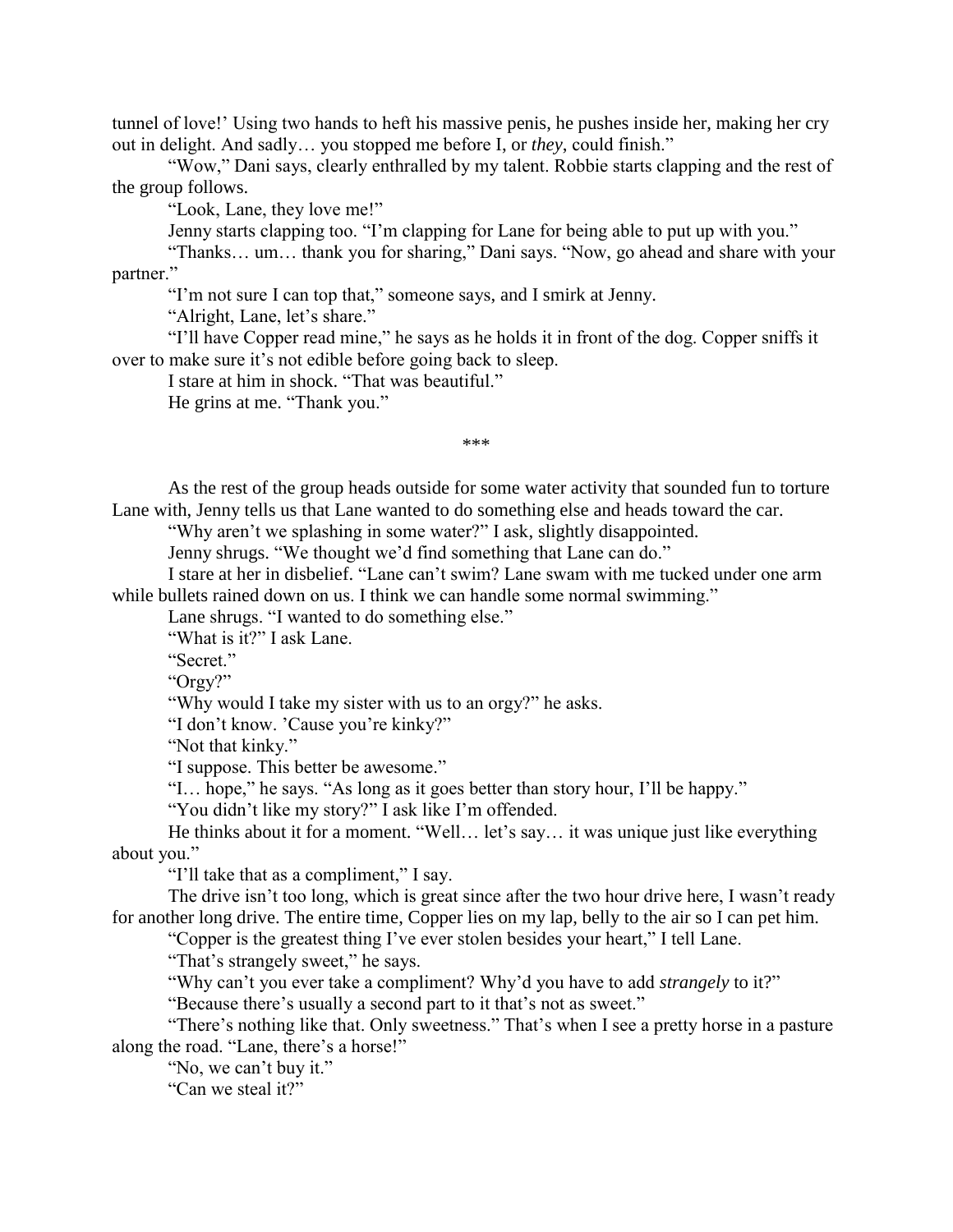"No."

"…Why?"

"I want you to figure that one out yourself."

Robbie starts to slow the car and I stare at him suspiciously. "Is there something in the road?"

He turns into the driveway of the farm and I smack Lane right in the nipple.

"I did *not* buy you a horse," he says, taking the words right out of my mouth.

"But I can steal one?"

"No, you can *ride* one."

I stare at him in disbelief, excitement overwhelming. "Oh. My. God. You do love me. I actually get to ride one?"

Lane smiles at me. "You can do whatever you want with them besides take it home. If you just want to pet it for two hours, I'd prefer that."

"No! We're riding. I'm so excited," I say as Robbie parks in front of the barn. I'm out, leaving Lane behind to fend for himself as I look for the closest horse to pet. There's one just outside a fence that I rush over to. "Lane, he's so majestic."

A woman steps out of the barn and smiles at the group of us. "Good afternoon."

"I already love your horse," I tell her.

She smiles at me. "Thank you. I'm Esme."

"I'm Felix, that's Lane with the dog, Jenny, and Robbie."

"I talked to Lane on the phone then, right?" she asks.

"You did," Lane says as he tells Copper to find me since I left him. He's used to it.

"And who is the handsome helper?" she asks as she smiles at Copper.

"That's Copper," I say which makes him wag his tail.

"Well, it's nice to meet all of you. Want to come meet the horses you're going to be riding?"

"If we have to," Lane says.

What I don't understand is how apprehensive he looks. "Lane, you're not excited?"

"About getting on a thousand-pound creature with a brain of its own while unable to see? Not really."

"I promise that I got you a horse that will take the best care of you," she assures Lane. He still doesn't seem convinced. "Eh… awesome."

"It is," I breathe.

She leads us into the barn where five horses stand cross-tied. "I'll introduce you to each horse. So this first one is the one I'll be riding, his name is Pepper."

The horse is whitish-gray with dark hairs speckled throughout. He stretches his muzzle out to her, so she pets him. He's already saddled and brushed. "The next horse will be for you, Jenny. His name is Turbo."

"Is he really fast or something?" Jenny asks, sounding worried.

She smiles as she shakes her head. "The only thing he does fast is eat," Esme assures her. "Oh… you two will be a perfect match," Robbie says.

Jenny glares at him.

I grin. "Ooh, you better be careful Robbie or food won't be the only thing she'll be eating."

Esme heads to the next horse which is a stout red mare. "Lane, this one will be for you. Her name is Gemma, and I promise she'll take good care of you."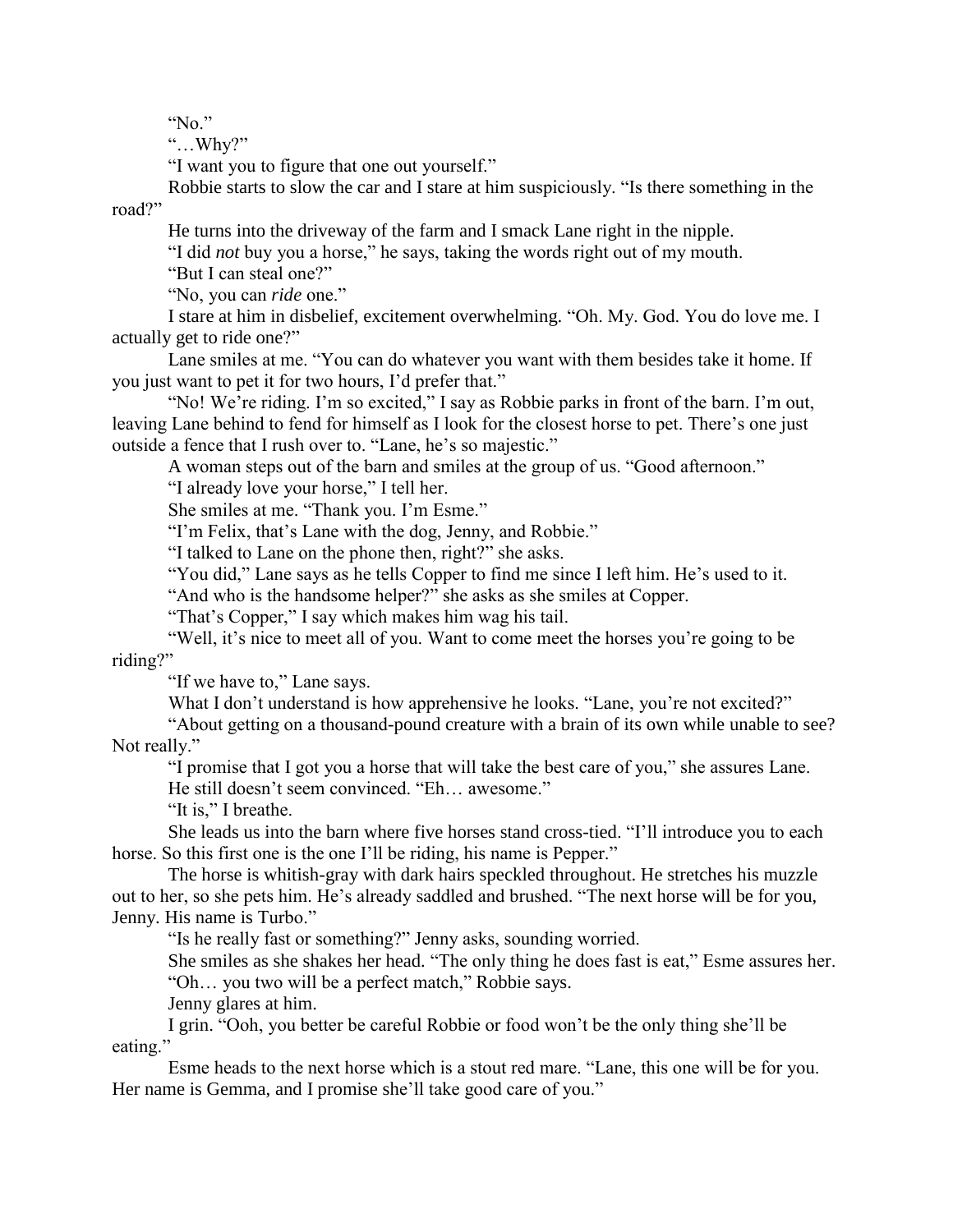"Ooh, is the last horse mine?" I ask eagerly.

"Yes, this is Count," she says as she walks up to a huge bay horse.

"He's so tall! I'm going to be tall for the first time in my life!" I say as I rush up to greet my new love. I hold my hand out and he nuzzles it, surely looking for a treat. "Hi, Count. Will you love me?"

His whiskers dance over my hand.

"Let me show you how to brush them," Esme says as she gets a curry and a brush. "You curry them in circles," she says as she demonstrates on Count's neck, "and then brush it away with the brush."

As she gets Jenny and Robbie situated, I go over to Lane. "Thank you so much for this."

"Well, you've been torturing me by reading me horse books for the past few months, I thought you could see if you learned anything."

"I'm a horse whisperer, Lane," I say as I take Copper from him and command him to stay in a spot that is out of the way. Then I grab Lane's hand and pull him over to Gemma. I set my hand against the back of his and push his hand toward the horse until his fingers are against her neck. "She's red. So… she's either chestnut or sorrel… I don't remember the difference."

"All red?"

"Completely red."

He runs his hand down her neck. "She's soft."

"Isn't she? My horse is a giant. I will be taller than you."

"It's your dream."

"It is. I love this so much."

He smiles at me. "I'm glad."

I take his hand and slide it over her halter to her cheek, then down to her muzzle. "Feel her whiskers."

She wiggles her lip against his hand before licking it.

Lane jerks back in surprise. "She's going to eat me."

"She just licked you."

"That's how they get you. First a tiny lick, next they'll be eating you."

"I'm pretty sure the last thing the horse is going to do is eat you." I move him down to her right side and let his fingers run through her mane. "Her mane is as red as the rest of her."

I slide his hand over her back as he follows me. "There, now you know what a horse looks like."

"I already knew what a horse looks like."

"Shush, no you didn't. You're blind. You don't even know what a horse is."

"Ah, you're right. I forgot about the long-term memory loss that came with my eye loss." "I know you did, that's why I felt like I needed to remind you."

"Thank you."

I put a brush in his hand.

"I'm scared I'm going to jab her somewhere I shouldn't jab her," Lane says.

"I'm sure it'll be fine. I think she fell asleep."

"Is she?"

I look at her head that's held up only by the ropes attached to her halter, like she's too lazy to even support the weight of her own head. "Like you're lulling her to sleep."

"Maybe her and I will just wait right here for you guys to come back."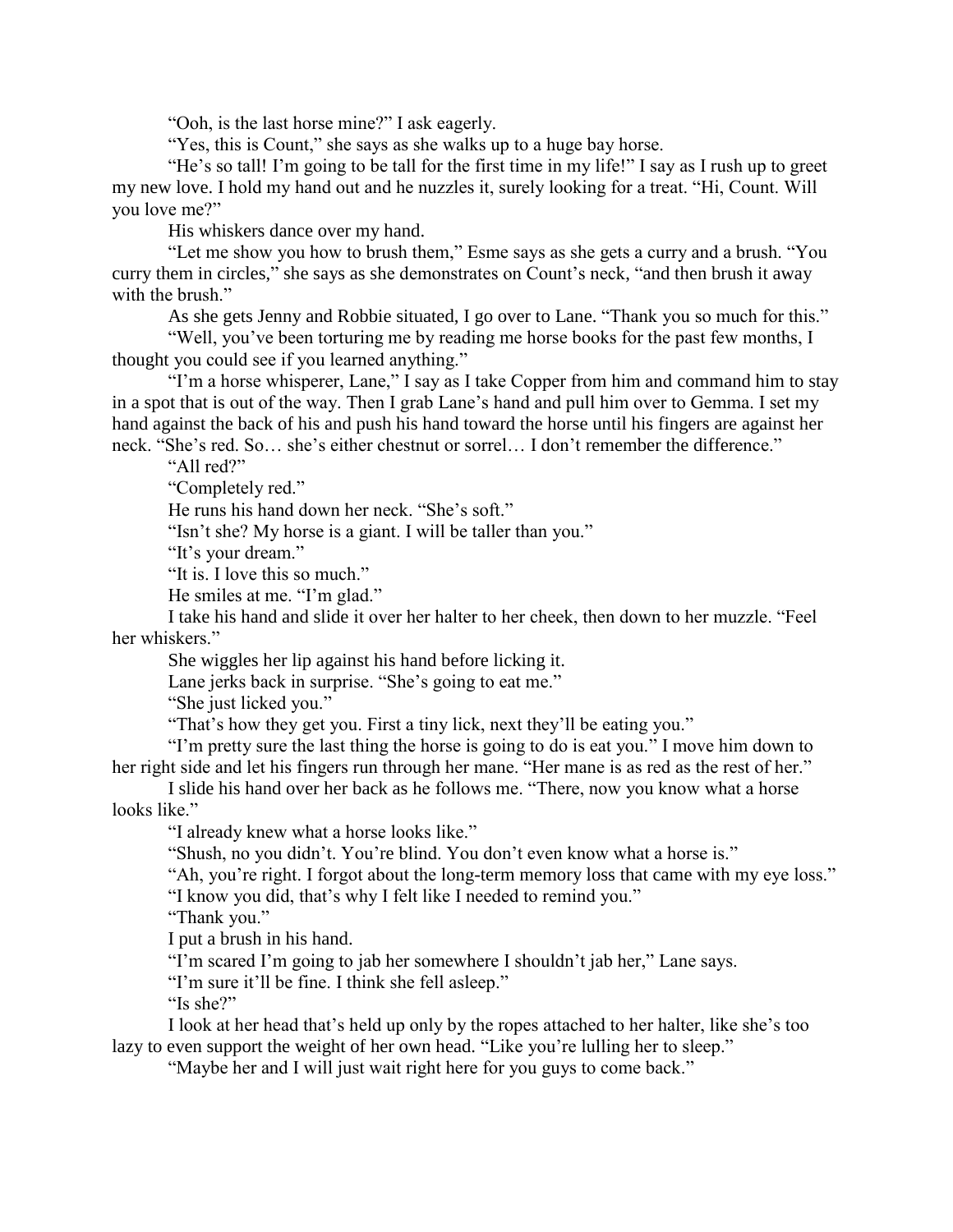I shake my head. "No way. You're going with us, and you're having fun whether you like it or not."

"I'll consider it. You can brush your horse if you want."

I look back at Count who's waiting with his foot cocked. "You're sure you're good?"

He continues to brush the same spot. "I'll just make sure this area is spic and span."

I rush over to Count and start brushing him. He leans into the curry, lips twitching, and I realize that I will steal this horse even if I have to ride him the two hours home, which will take *way* more than two hours to ride.

Esme meets up with us and shows us how to pick their hooves and saddle Gemma. Then she throws the saddle up onto Count's back and shows me how she fastens it. By that point, a helper has come up and helps put bridles on the horses.

She looks over at us. "Alright, is everyone ready?"

"I am," I say, not caring about the others.

"Felix, you were ready to jump on a horse the moment we pulled into the place," Lane says.

"I do like riding things," I whisper since Esme's attention is on Jenny.

"I hope you're better at riding a horse."

I smack his gut. "I am excellent at riding a dick."

They take Jenny and Robbie out and put them on their horses while I wait with Lane. When Esme returns I point at Copper. "Do you want us to put Copper somewhere?"

"If you don't think he'll be bothered by the horses, you can let him go with us."

"I'm sure he'll be fine," I say as I pull his harness off and lean it against the wall. He

shakes, and I release him from his spot. He eagerly wanders off to see what's going on.

She leads Gemma outside as I pull Lane after us.

"This is such a bad idea," Lane groans.

"I see that your weaknesses are haunted houses and horses."

"They are very similar."

"They are not!"

He grins. "I'm not… scared. I just… think this is a bad idea."

Oh but chasing after a criminal organization wasn't. Sometimes I wonder what's wrong with his brain.

Esme leads Gemma up to the mounting block where the horse patiently waits.

I slow Lane in front of the first step. "You have steps leading up."

"There are steps on the horse?" Lane jokes.

"It's a mounting block."

"It's not very sexy using a mounting block, is it?" Lane asks

Esme grabs the stirrup and holds it out as I get Lane to the top of the mounting block. "It's actually better for the horse. When you get on the horse from the ground, you're putting a lot of pressure on the horse's back by hoisting yourself onto them. Okay, the first thing you're going to do is grab her mane."

"Won't that hurt?" he asks as I take his left hand and set it onto the horse's long red hair. "Nope, you can hold onto it all you need to, you're not going to hurt her."

He grips onto her mane as I pick up his left foot and direct it toward the stirrup Esme is holding out for him.

"Just the ball of your foot… perfect. Now you're going to swing your right leg up, you can let it drag over her butt if you want so you can feel what you're doing, and sit."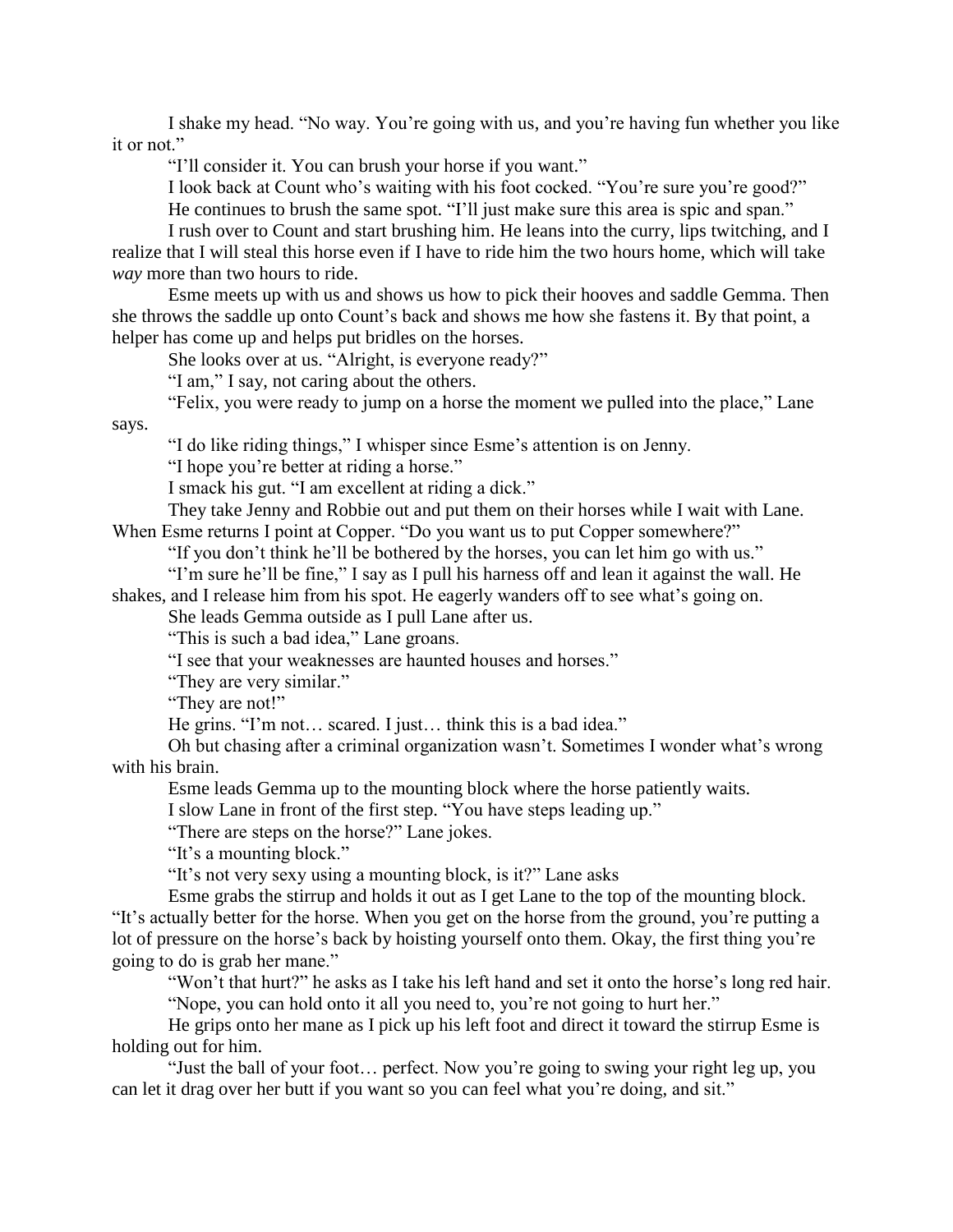"Esme, it's a good thing you're here, because I don't trust Felix at all. He would throw me on the back of a bull just for a good laugh," Lane says.

"Oh my god. That would have been so funny," I realize.

He lifts his leg and swings it over the horse's back very slowly. Esme is already on the other side to catch it and feed it into the right stirrup.

"And there you go! You're riding a horse. Now she's basically going to follow the others if you don't do anything," she says as she adjusts the reins in Lane's hands. "But you want to leave your reins nice and loose. If you want her to stop, you say 'whoa' and gently pull back. She neck reins, so that means that if you want her to go right, you're going to drape the left rein over her neck, if you want her to go left, you do the opposite. Right now, I want you to click and say, 'Gemma, walk on.'"

Lane looks gorgeous as fuck on top of a horse. Even if the horse in question isn't like the mighty black Friesians from the movies and is trying to take a nap.

I quickly get out my phone and start snapping multiple pictures of him, not caring if he's falling off or anything as long as I get a good shot of it.

"Gemma, walk on," he says, and Gemma dutifully starts walking. He immediately pulls the reins back and she stops.

"Well, that was enough fun for one day!" he says.

I smile at him. "You're doing awesome, Lane!"

He sighs. "Gemma, walk on."

She starts walking again and this time he doesn't quickly stop her.

"How do I know I'm not going to run her into something."

"Why would she run into anything? She has two huge eyes," Esme assures him. "I bet you couldn't *force* her to run into something. Now turn her to the left, and she'll turn around and come back to us."

He carefully does and she unquestioningly walks back.

"If you want to play around with it, ride her on the driveway. You can hear the noise her shoes make on it, and then when you step off it, you'll immediately notice."

"Okay," Lane says, but I think he's completely happy not moving while we go get Count. Esme lets me lead Count to the mounting block and stops him. "So have you ever ridden a horse before?"

"No… I've ridden those mechanical ones in the front of the grocery store before though. The ones that cost like a penny. So if you need any pointers, let me know."

She laughs. "This will be a little different."

"Costs way more than a penny, doesn't it?"

She grins. "A little bit. Now you saw how I had Lane get on, you're going to do the same thing. We will need to shorten these stirrups up for you."

"He does have tiny legs," Jenny inputs.

"Shut it, Jenny," I say as I grab the horse's mane, stick my foot in the stirrup, and swing onto his back. "I'm in love. I keep my heels down, right?"

"Exactly."

"Oh, I'm so tall," I say as I look around.

"Do you have any questions?"

"Can I keep him? I'll trade Jenny for him."

Esme grins. "Sorry. We don't really have much use for humans. They don't do a very good job carrying people."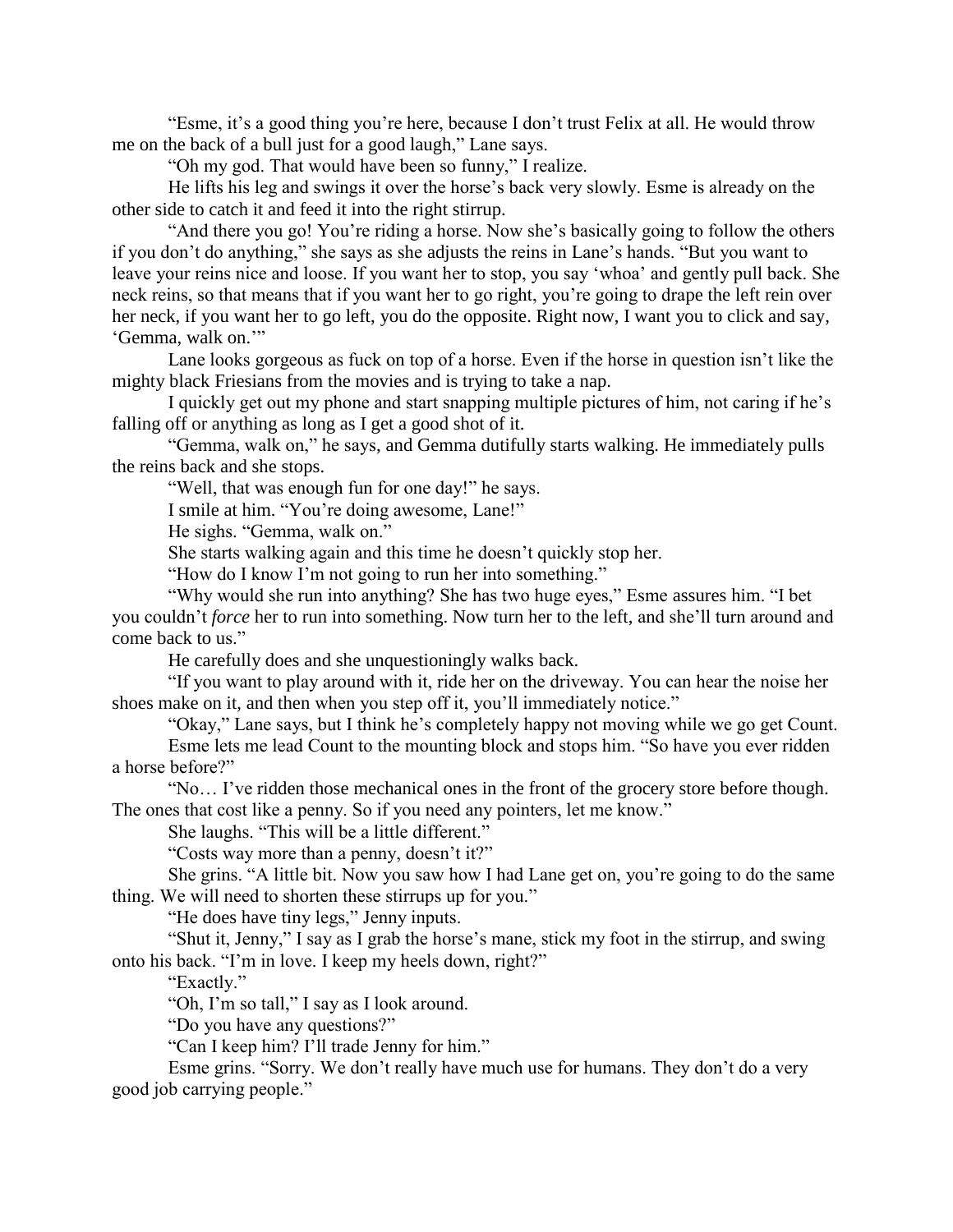"Lane does. We have this unspoken agreement that whenever he wants to go for a run, he has to carry me."

She looks over at Lane, probably wondering why the blind man has to carry me, but honestly, our relationship is too complex for words.

As I pet Count's dark brownish-red neck, she gets onto her own horse. "Does everyone feel comfortable?"

"Yes!" I say loud enough that it'll override the others' complaints. Surprisingly, everyone agrees. Well, Lane grunts, which I take as a huge agreement.

Her horse starts walking and the other horses fall in line without prompt like well-greased machines. Her helper gets on his horse and takes up the rear behind me as I sit tall on my giant and marvel at how much taller I am than *everyone*.

"Are you alright, Lane?" I ask as Copper jogs to catch up.

"Yeah. It's a little… creepy. Like… will the horse leap off a cliff? Will it scrape me off on a tree?"

"She's not going to do either of those," I say as Esme leads us down a path to the wooded area behind the barn. The property must line the state forest because there are signs directing us toward a bridle trail.

"Everyone still doing fine?" Esme calls.

"I'm good," I say as I hold the reins tightly in one hand and run my fingers over the horse's silky-smooth neck with the other.

She leads us into the narrow path cut through the trees and the horses dutifully follow. I'm positive they're bored out of their minds and would likely still follow the same path without a rider, but I don't care.

"Lane, I'm taller than you."

"Are you?"

"I am. We're in the wooded area right now. All you'd be able to see is your sister's butt since she's right in front of you."

"Wait a minute, I want to trade spots," Robbie says.

I grin. "Nah, it's nice back here. We're going to go down a little hill, Lane. Are you good?"

"I'm still on."

I can't help but laugh. "Well, I would count that as an accomplishment!"

"Trust me, I am."

I wonder if I could get my phone out and snap a picture of him without dropping it? I *really* love looking at his broad back as he tensely sits atop the horse. I decide that even if the phone ends up trampled, it was worth trying.

I really have no reason to worry, Count dutifully moves along as I take picture after picture of Lane and the back of his head. I wonder if Esme would let me get pictures of Lane with his shirt off posing with the horse when we're done. I mean, there's no way she *wouldn't* enjoy it.

Count reaches a tiny log on the ground and carefully steps over it. I feel like we soar over the two-inch branch. "I love you, Count," I tell him as I rub his neck.

As we ride through the woods, I'm honestly not sure I stop grinning. Anyone who would take a moment to look at me would swear I'm a lunatic, and I'm not sure I even care. The trail opens up into a larger one, and I look back at the guy behind me. "Can I ride him next to Lane's horse?"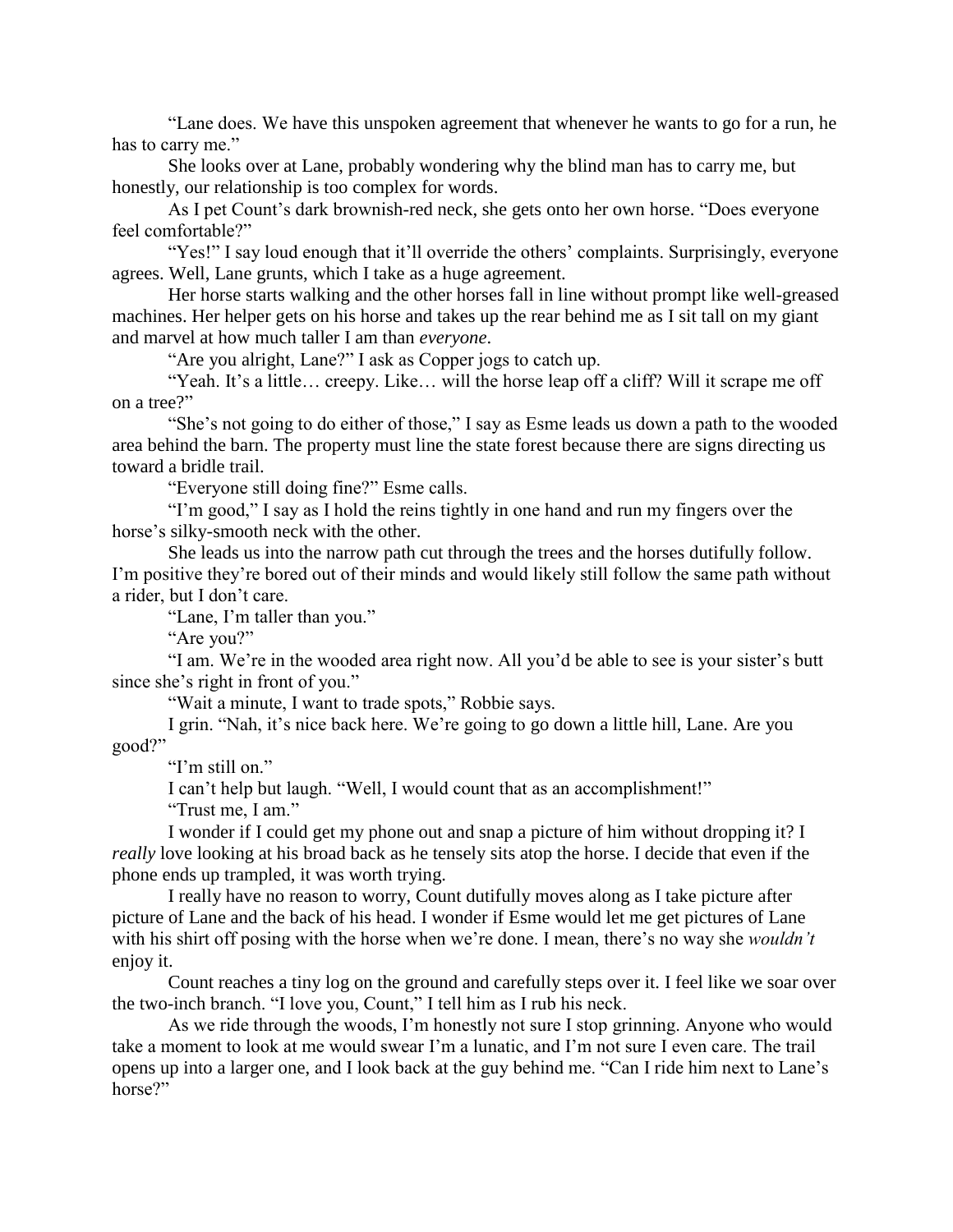"Sure," he says, so I carefully pull Count out from behind Gemma and ask him to walk up next to Lane.

"Are you doing good?" I ask.

Lane looks over at me, and I realize he's smiling. "This is awesome."

I'm honestly surprised. "You like it?"

"It's… oddly freeing. I guess I've gotten used to moving around without sight but there's always this feeling that you can't just… move because you have to be conscious of what you'll be moving into."

"Unless I'm leading you, right? Then you feel free as a bird!"

"Free as a bird off to the butcher. When you're leading me, I'm just prepared to smash into something and if I don't, I'm thoroughly shocked."

"I would never do that. I take utmost care of you when I'm in charge of leading you."

"You do? I would hate to see what happens if you slacked off."

I grin. "I would too. I'm really glad you're enjoying this."

He gives me a smile that brightens up his entire face. "I am too and no, we can't have a horse."

"Dammit, Lane. Why?"

"What would we do with a horse? I already let you have a cat, dog, *and* pig in the house. A *PIG* in the house. It needs to go outside."

"Brigadier Oinksalot will *not* go outside."

"It's a *pig*."

"A *cute* pig… Don't try to distract me from the matter at hand. Why do you think you get to call the shots anyway?"

"Let's see… because I'm making logical sense."

"Well, maybe I'll just get rid of your exercise equipment."

"I'm not worried."

Dammit. He knows I'm weak to watching him work out.

"Fine, I'll take away all your clothes."

"Now you're going to torture me?"

"Yes, in a way I'll enjoy."

"But think of all the other people who will also enjoy it."

"That doesn't bother me." I rub Count's neck. "Lane, Count loves me."

"I bet he does. I would love you too if I was used to carrying humans on my back, and then one day they put a half-man up there. It's probably a good break for him."

I scowl at him. "People wonder why I run you into things. It's payback for moments like this. They just add up and add up after a while until I just snap. Count, will you adopt me and love me more than my current man will?"

"Where are all your animals going to go when you marry the horse?" he asks.

"Are you jealous? Are you going to marry me instead?" I joke.

"Maybe someday I'll just settle for you."

I start laughing. "Settle? Don't use too many kind words. They're painfully bright and filled with love."

"Someday."

I look over at him and realize he's still talking about the marriage thing and it makes me smile. He knows I would follow him to the ends of the earth until the day I died. I know I don't need marriage to show that, but the thought is strangely satisfying. "When someday comes, I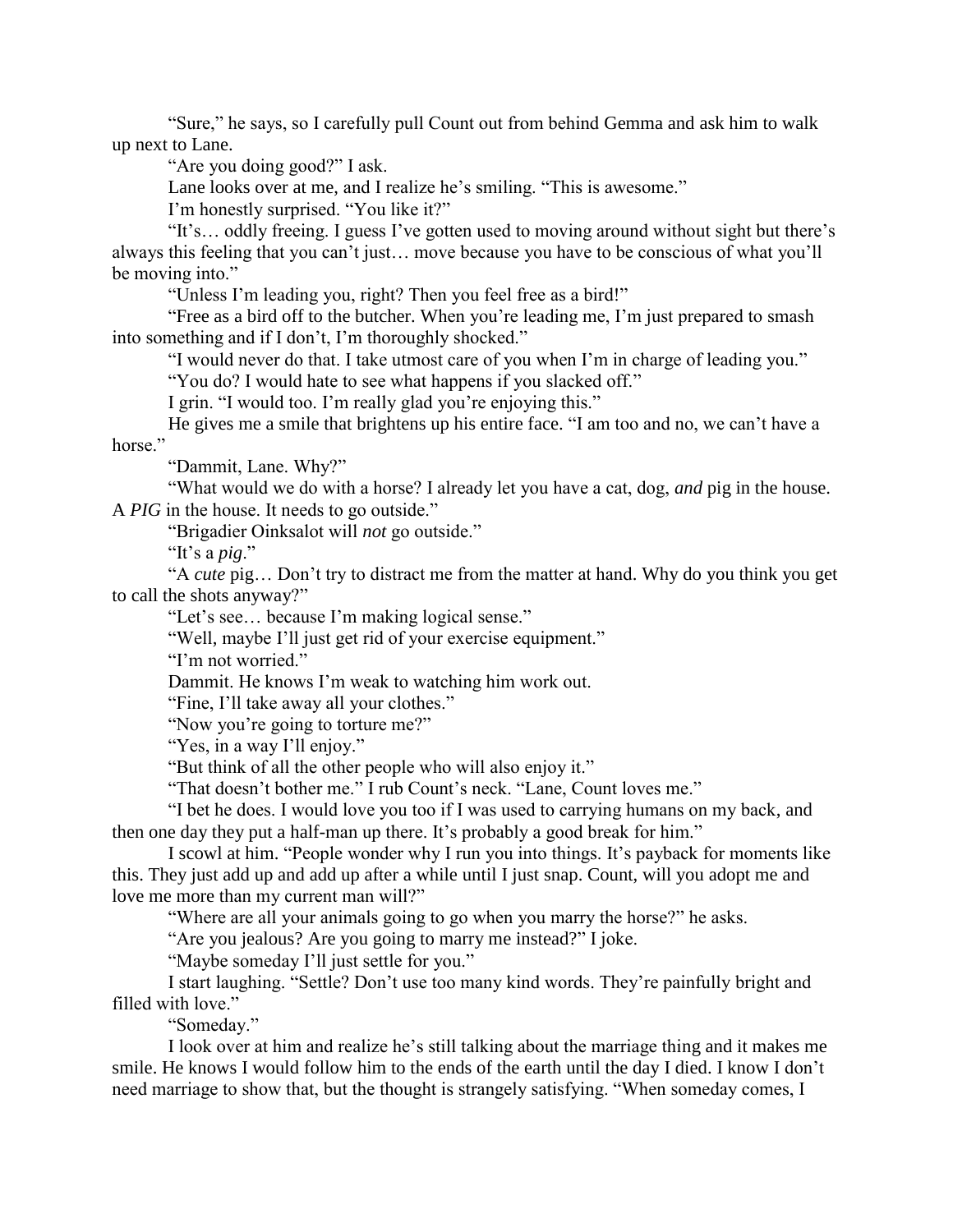would like that. We will arrive in a horse-drawn carriage and you will whisk me away atop a mighty steed! You'll be naked, of course."

"Of course."

"You'll have taught him to rear, so as he rears straight into the air with the sunset in the background, you will look back at the wedding goers and say, 'I will taste Felix's sweet seed tonight.' And with that, we will ride away."

"Oh god," he groans. "Why'd you have to ruin it?"

"That's what I do, Lane. It's like my trademark to take something sweet someone says, be unable to handle it, and turn it ridiculous so my brain can comprehend it."

"I suppose that's true."

"Did I tell you I was taller than you?"

"You have a couple times now."

"Want me to tell you again?"

He reaches out, so I take his hand.

"Look how high up I am. Look with your hand, since your eyeballs suck."

"My hand eyes suck too."

"So does your mouth, am I right?" I ask suggestively.

"You're right."

The trail guide takes us deeper into the woods. And while my ass is getting sore by the time I see the fence line, I'm disappointed when it's over with.

Esme gets the others off first, probably because I look like I won't come off unless at gunpoint. Even then, I think I'd take my chances riding away. I stroke Count's neck and whisper words of love and adoration into his fuzzy, black-tipped ear.

"Felix, while we want to leave you here, we can't," Lane says.

"I know," I say with a sigh before following Esme's instructions for dismounting. I lead Count into the barn, and she helps me untack him. I brush him down as Esme comes up and holds out some treats.

"You want to give him a treat?"

"I do!"

"Hold your hand flat so he doesn't accidentally grab your fingers."

I do and he quickly takes them from me. "Thank you for carrying me around, Count," I say before kissing his muzzle. "I will always love you."

"You'll need to come back again," Esme says.

"Definitely. Every week. Lane, we're driving the two hours here every week."

"Yeah… I'm not sure that will happen, but I'm sure we can come back again someday." We thank her, and I give Count one last hug before heading out to the car.

"What'd you guys think?" I ask eagerly.

"I think my balls got smashed and will never dispense sperm again," Robbie says.

"You already have one creature… I mean child, you don't need another," I tell him.

"I honestly had fun," Jenny says. "I wasn't sure about it, but I enjoyed it. What about you, Lane?"

"I surprisingly liked it, and not just because it made Felix so happy." He smiles as he says it and I literally want to squeeze him until he understands just how much I love him.

"You two are so cute it's gross," Jenny says.

"Don't be jealous that we had fun and Robbie just sat on his balls the whole ride."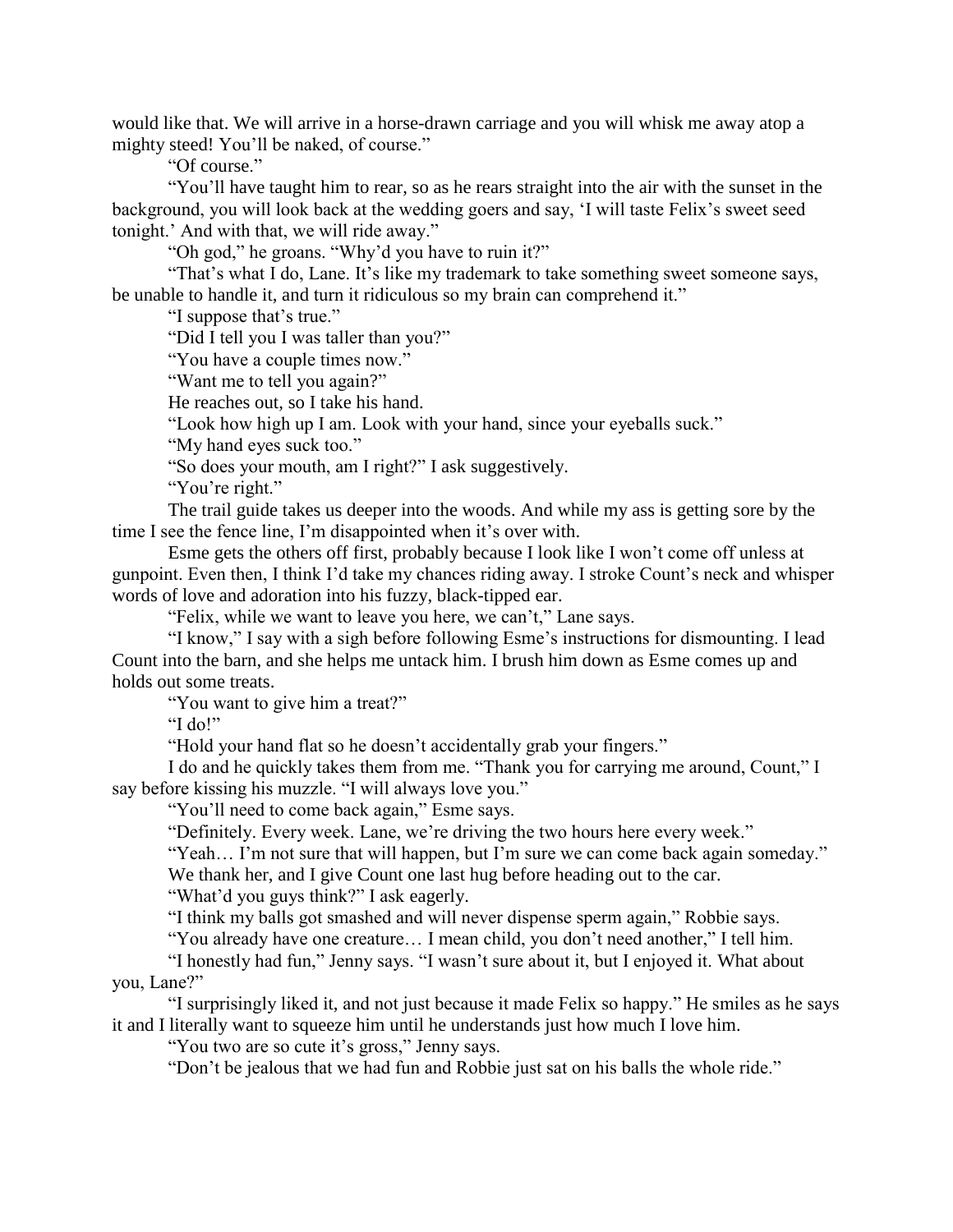"Your balls don't hurt? Maybe I have bigger balls than you two do. They are pretty impressive, aren't they, Jenny?"

I lean into the front seat. "Let me see, and I'll tell you."

He reaches for his pants, and I'm honestly not sure if it's jokingly or not, but Lane pulls me back before I can find out.

I look at Lane. "Why would you stop me? I'm a ball expert."

"No, you're not."

"That's not what you were saying when I was fingering them last night."

"Please stop," Jenny cries.

"I can't."

I manage to thoroughly make Jenny hate me by the time we reach the retreat which I would say is a job well done. Since it's an hour until supper, we head back to our room. I rush over to the bed and flop down on it. "Oh, I know what my dreams will be filled with tonight."

"Horses or balls. I'm not sure what you talked more about on the way back," Lane says as he reaches down and feels the bed, then proceeds to accidentally sit on me.

"My face!" I cry.

"Oops." He sounds more amused than sorry as he scoots next to me.

I pull him down so he's lying beside me. Then I grab onto him, tossing my left leg over his and squeezing onto him. He wraps his muscular arms around me, dragging me in tight. "Thank you so much for today, Lane. It was absolutely amazing."

He smiles as he leans down and kisses the top of my head. "I'm really glad you enjoyed it."

"I did. I loved it so much, and I loved it even more when I realized you were enjoying it. How could I have ended up with someone as perfect as you?"

"It's because you're love blind."

I snort. "There's not a thing about you that I don't love."

"I'm too *sweaty*, I didn't turn the heating blanket on, I won't let you have more animals, I make you *run*—"

"Shush, my sweet angel. Let's just blissfully remember how sexy you were on the horse. Dammit!" I shout.

"What?"

"I forgot to have you take your shirt off and pose with the horse so I could get a picture!" "There is no way I'd pose with the horse."

"It's an excuse to go back is what it is. I'll ask her if we could have an extra half an hour for you to just pose without a shirt on. Do you think they'd lend us a pair of chaps? Ooh, shirtless with chaps on. Sounds *sexy*."

He sighs. "I will not pose with the horse."

"Yes, you will. I'll make you. I'll just accidentally tear your shirt off your body when you're not paying attention."

"Why do you act like that's an easy feat?"

"Chew it off if I need to. When I'm determined I *will* get what I want." "Fine," he says.

I grin at him. "Good." I lean up on my elbow and kiss his lips gently. "And you will love

it."

"That's taking it too far." "Love it."